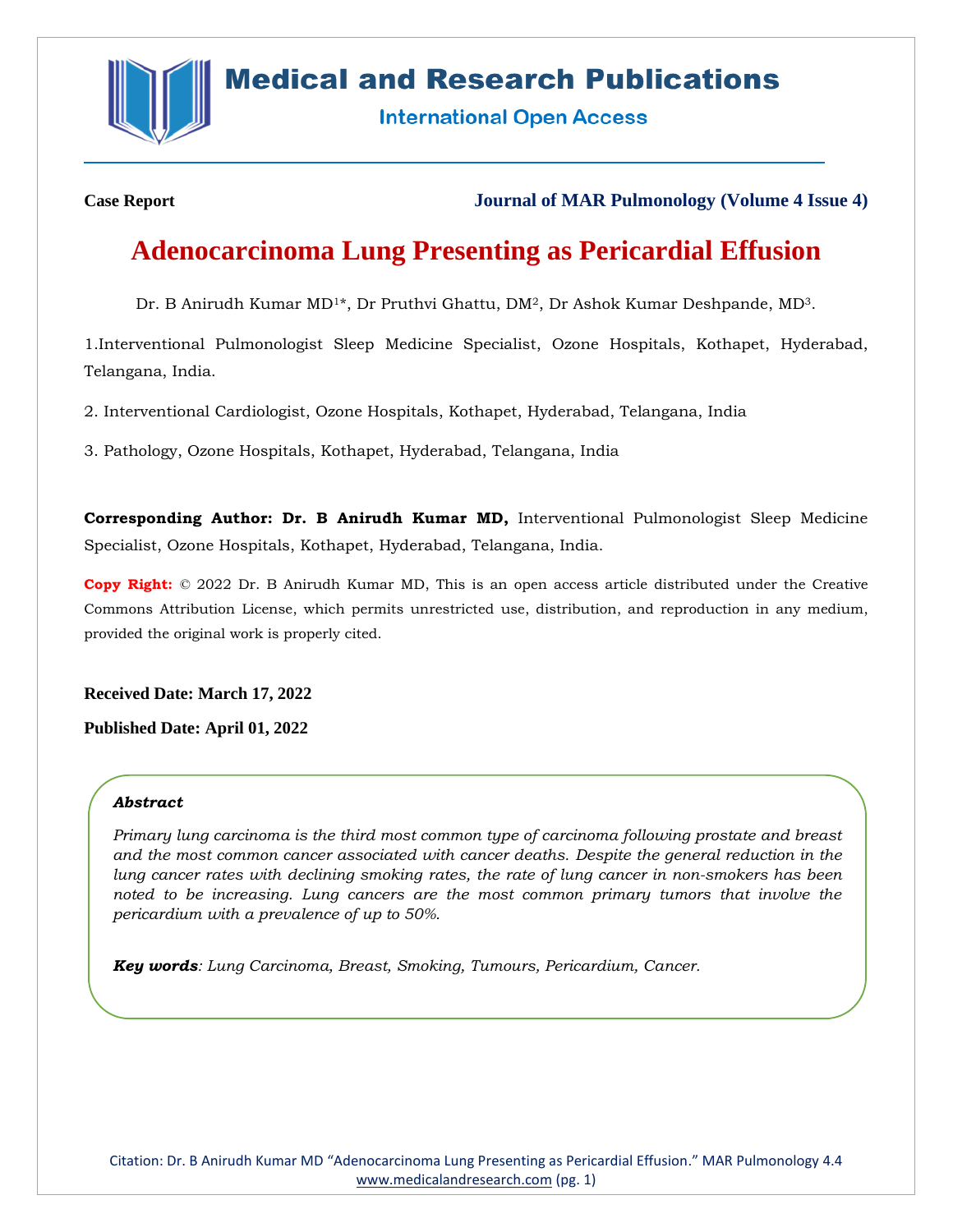#### **Journal of MAR Pulmonology (Volume 4 Issue 4)**

#### **Abbreviations:**

ER: Emergency Room ECG: Electro Cardio Gram RVOT: Right ventricular outflow tract AFB: Acid-fast bacilli CXR: Chest X-ray HRCT: High-resolution computed tomography BAL: Bronchoalveolar lavage

#### **Introduction**

Pericardial effusion is the accumulation of fluid between the two layers of the heart that can result from inflammation of the pericardium after an illness or injury. Pericardial tamponade occurs when enough pericardial fluid accumulates so that the intrapericardial pressure exceeds filling pressures of the heart, generally the right ventricle. Malignancy is a common cause of large symptomatic pericardial effusions. Although rare, in some cases, pericardial effusion may be the first manifestation of the disease. Here we report one such case of primary lung carcinoma with its first clinical presentation being pericardial effusion and tamponade.

#### **Case Report**

A 43-year-old female, non-smoker with no known comorbidities presented to the ER with a history of intermittent high-grade fever, dry cough that later progressed to being productive, shortness of breath aggravating in supine position and on exertion. These symptoms had been progressively worsening for one month. The patient had no previous history of any cardiorespiratory diseases. Bedside ECG revealed sinus tachycardia, low voltage QRS complexes and mild electrical alternans.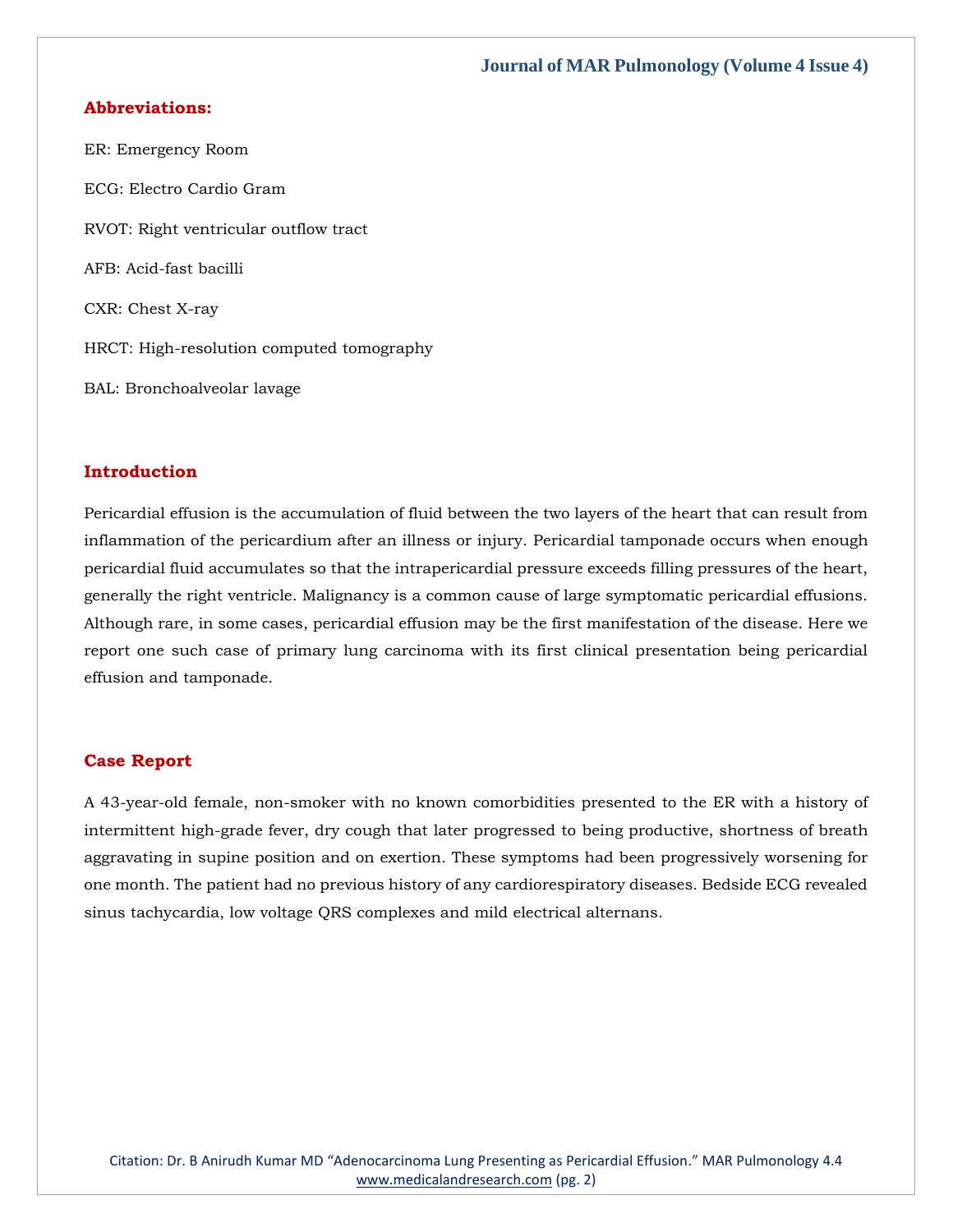

Massive Pericardial effusions were suspected based on the ECG. Patient was admitted in the cardiac intensive care unit for further evaluation and management. 2D Echo Doppler showed RVOT collapse during diastole, IVC 1.8cm Non collapsing. Pericardium – Moderate PE+ anteriorly:1.4cm, posteriorly:2.4cm, laterally:1.8cm, apically: 2.6cm. An emergent pericardiocentesis was pursued with the evidence of tamponade. 500 ml serous pericardial fluid was aspirated and samples were sent for cytology, culture & sensitivity, AFB and GeneXpert. CXR post pericardiocentesis revealed opacities in the right lung. HRCT showed well defined soft tissue dense solid mass lesion in the lateral segment of middle lobe with spiculated margins.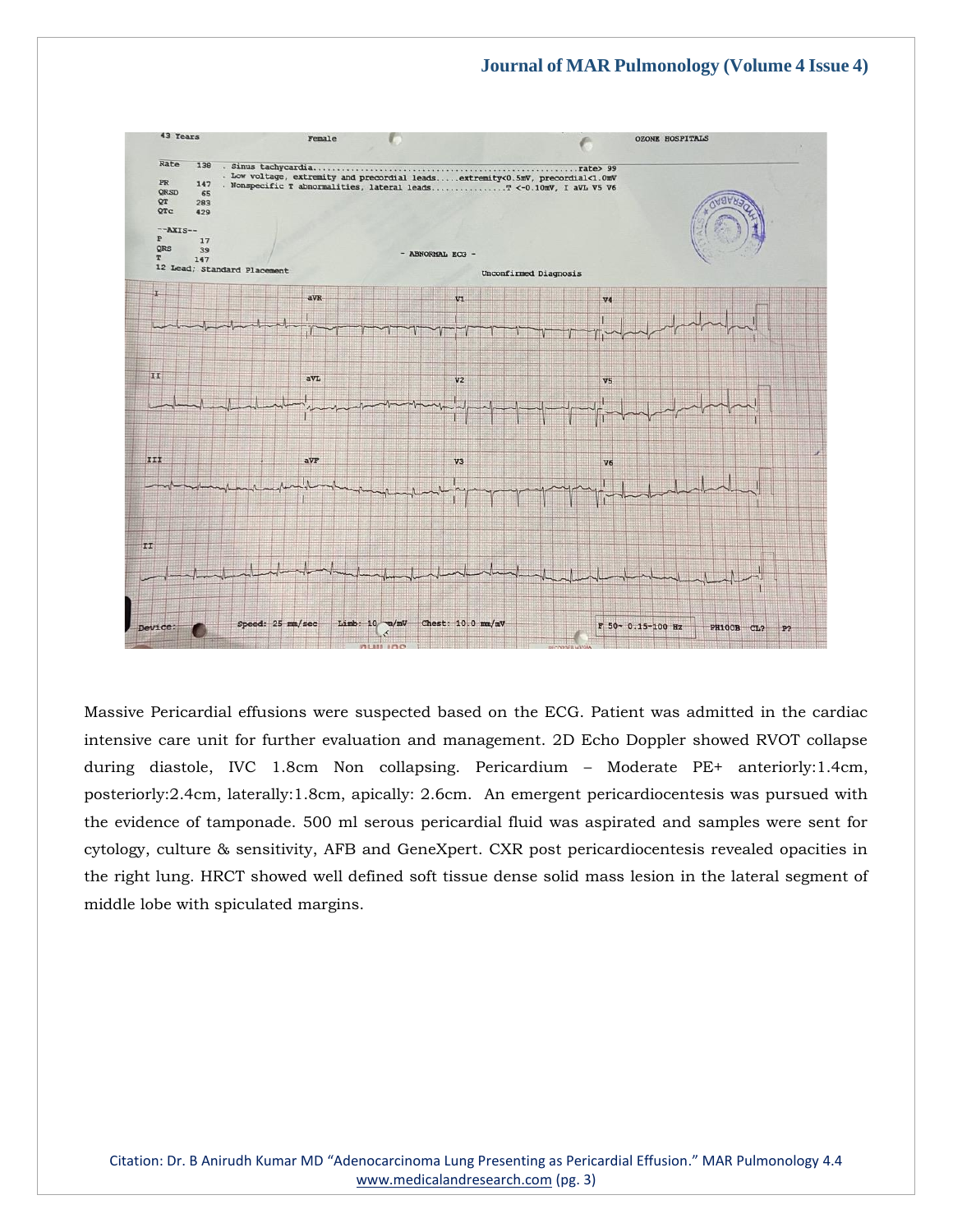### **Journal of MAR Pulmonology (Volume 4 Issue 4)**



Bronchoscopy was recommended for further analysis.

Citation: Dr. B Anirudh Kumar MD "Adenocarcinoma Lung Presenting as Pericardial Effusion." MAR Pulmonology 4.4 [www.medicalandresearch.com](http://www.medicalandresearch.com/) (pg. 4)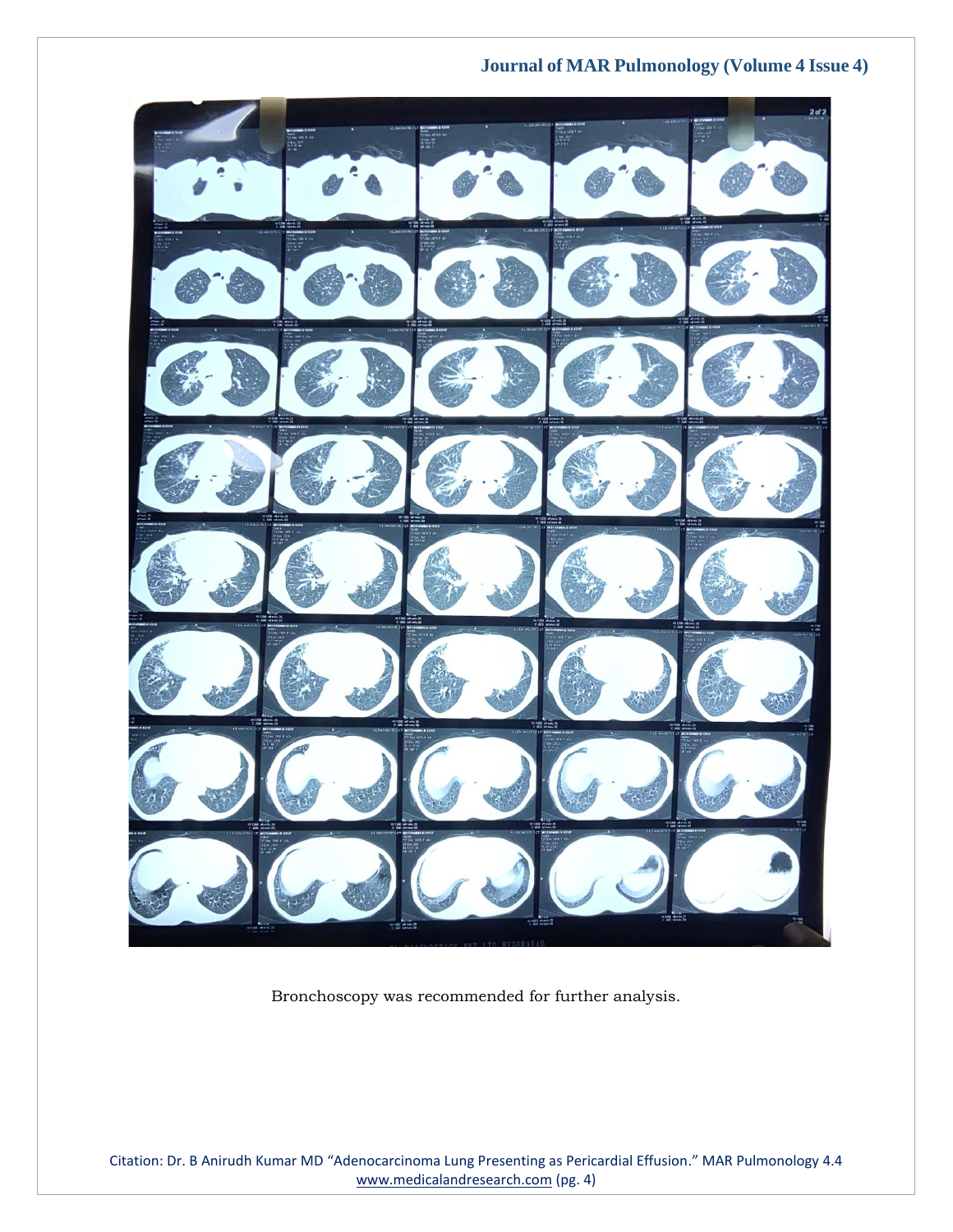



Bronchoscopy showed multiple nodules deposited on the lower end of trachea spreading into the right main bronchus and right intermediate bronchus. BAL and Biopsy were taken. While awaiting the results, an incessant or recurrent course of now serosanguineous pericardial fluid was aspirated on a daily basis for 4 days draining 100-150 ml each day. Cultures, AFB and GeneXpert from both pericardial fluid and BAL were negative for growth of microorganisms. Smears from pericardial fluid for cytology showed clusters and papillaroid fragments of epithelial cells with pleomorphism, hyperchromasia, prominent nucleoli and vacuolated cytoplasm – Malignant pericardial effusion.



H&E 40 x 10

Citation: Dr. B Anirudh Kumar MD "Adenocarcinoma Lung Presenting as Pericardial Effusion." MAR Pulmonology 4.4 [www.medicalandresearch.com](http://www.medicalandresearch.com/) (pg. 5)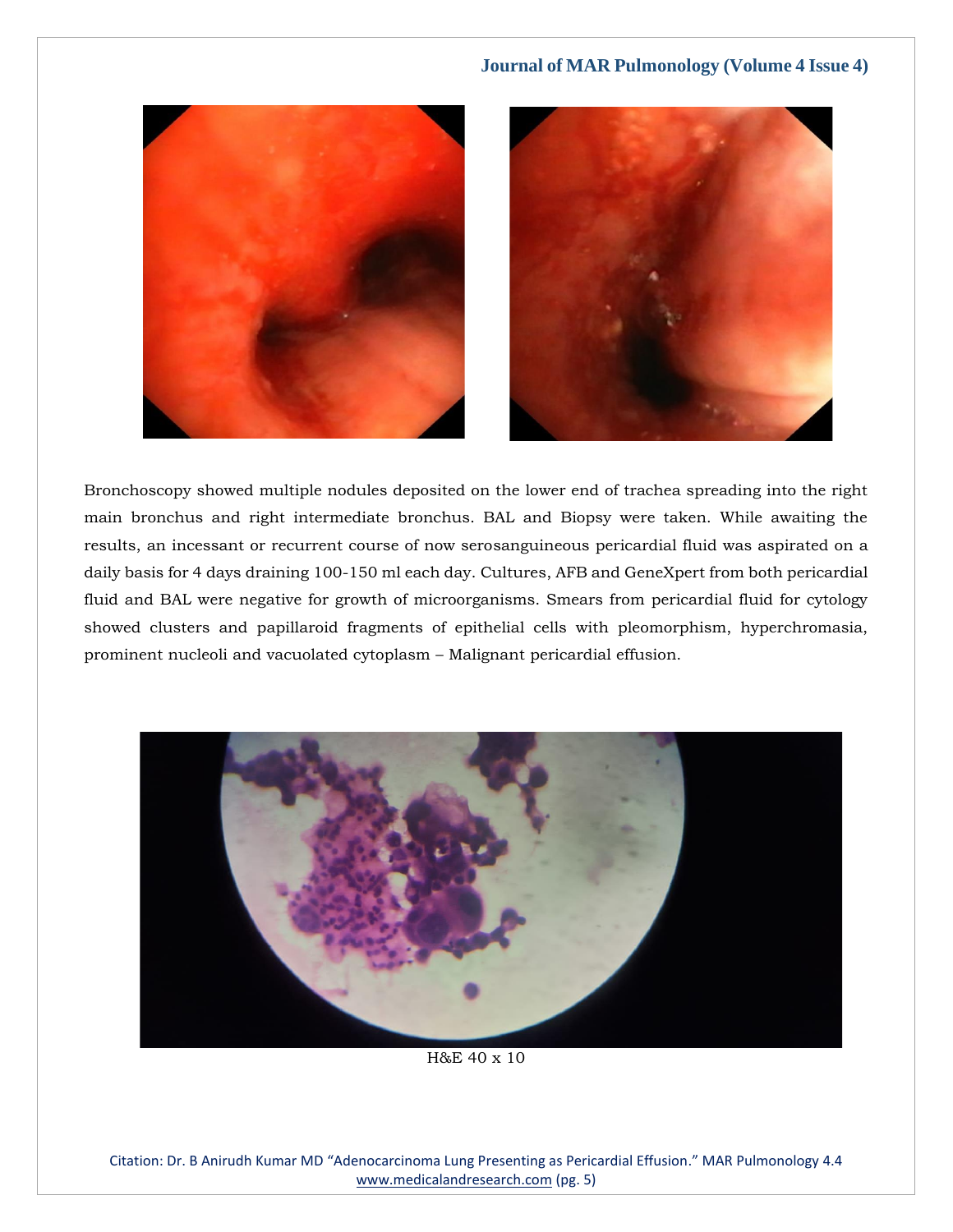#### **Journal of MAR Pulmonology (Volume 4 Issue 4)**

Microscopic findings of the histopathological section acquired from the biopsy of the nodules in bronchus showed tumor tissue arranged in sheets, irregular glandular arrangement and discrete cells separated by fibro collagenous tissue. Individual cells show moderate pleomorphism, hyperchromasia, prominent nucleoli, cytoplasm is pale pink to vacuolated - Diagnosis- adenocarcinoma.



H&E 40 x 10

The patient was referred to oncology center for further treatment.

#### **Discussion**

Pericardial effusion may occur in any type of malignancy but the most common include lung malignancies, breast malignancies and Lymphomas1. In rare instances, patients present with symptoms such as shortness of breath, chest pain, cough, or palpitations.1 In extreme cases, arrhythmias may be the initial complaint/presentation which should warrant consideration of myo-epicardial/pericardial disease involving the conduction system. (1)

Physical examination findings like hypotension, distant heart sounds, and pulsus paradoxus can be present and are suggestive of cardiac tamponade, but may be absent in smaller effusions. Other nonspecific findings include cardiomegaly on chest radiograph, and electrical alternans or low amplitude complexes on an ECG. Echocardiography remains the initial imaging for diagnosis, showing the effusion with or without tamponade. Malignant pericardial effusion has a very poor prognosis especially in patients with a known history of cancer prior to presentation this is likely related to the extent of the disease. (2)